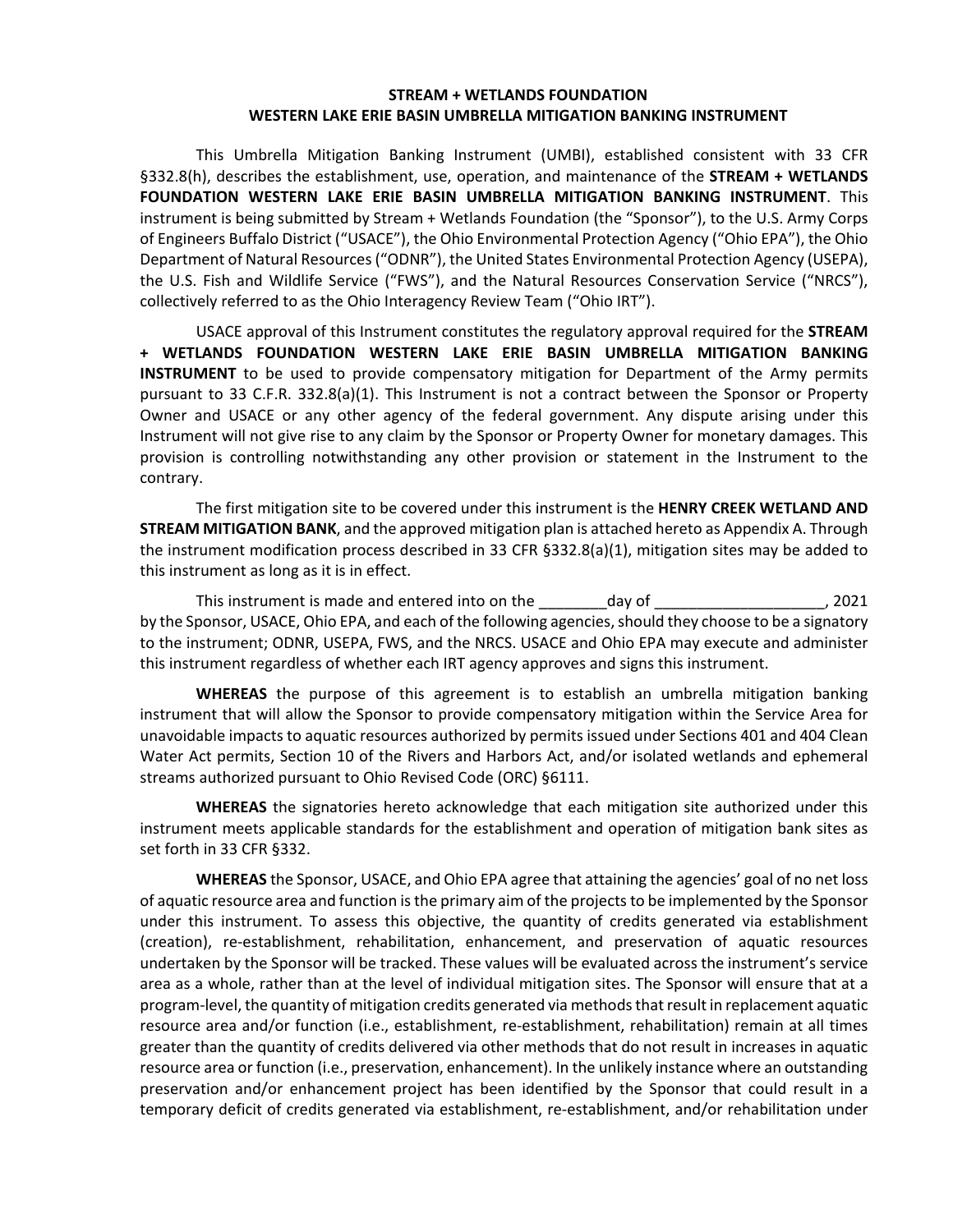this instrument, the Sponsor will also provide information on an additional project that aligns with the goal of no net loss that will ameliorate this shortfall.

# **A. SERVICE AREA**

This instrument has been drafted in accordance with the regulations for Compensatory Mitigation for Losses of Aquatic Resources effective June 9, 2008 (33 CFR §332) (the "Mitigation Rule"). The Mitigation Rule defines Service Area as the geographic area within which impacts can be mitigated at a specific mitigation bank or an in-lieu fee program. The service area for this instrument shall include the following geographic areas, unless subsequently modified within an approved site-specific Mitigation Plan:

For impacts to federal jurisdictional waters, the Service Area will encompass the entire Western Lake Erie 6-digit Hydrologic Unit Code (HUC 041000) watershed in Ohio.

- 1. For non-jurisdictional waters, the Service Area is as follows:
	- a. For impacts to isolated Category 1 wetlands of any size and isolated Category 2 wetlands authorized under a level 1 review, the service area includes the entire Ohio portion of USACE Buffalo District (ORC §6111.022).
	- b. For other impacts, the service area will encompass the entire Western Lake Erie 6-digit Hydrologic Unit Code (HUC 041000) watershed in Ohio.
- 2. Compensatory mitigation of wetland or stream impacts outside the Service Area can be considered by USACE and/or Ohio EPA, as applicable, on a case-by-case basis consistent with applicable state and federal regulations and laws, including but not limited to 33 CFR §332, ORC §6111, and Ohio Administrative Code (OAC) §3745-1-54.
- 3. Approved mitigation credits generated by the mitigation site(s) authorized under this instrument can be considered for use by in-lieu fee program sponsors to fulfill mitigation obligations for impacts located within the Service Area, and outside of the Service Area, on a case-by-case basis as approved by USACE and/or Ohio EPA.

# **B. ACCOUNTING PROCEDURES**

- 1. The Sponsor shall develop accounting procedures consistent with the Mitigation Rule for maintaining accurate records of debits made from each mitigation site established under this instrument. The accounting procedures shall include the generation of a ledger, which will confirm the final sale of credits at the time they are debited. Ledger reports shall identify the type of credits debited (e.g., stream, forested wetland, non-forested wetland) and the number and type of credits remaining at sites operated under this instrument. The ledgers shall also include, to the extent practicable, permit identification information associated with the debited credits (e.g., USACE ORM ID number, Ohio EPA SWMM ID), and data on the impacted aquatic resources that the credits are compensating for (e.g., impacted acreage, dominant vegetation community).
- 2. The Sponsor may prepare a reservation letter for a permit applicant to include with USACE and/or Ohio EPA permit application(s). The letter will confirm that the necessary number and type of credits needed by the applicant from a site or sites authorized by this instrument are available and specify the period of time (if any) that those credits will be held for that applicant (with an expiration date set forth in the letter of availability).
- 3. Each time an approved credit transaction occurs, the Sponsor shall provide email notification to USACE and Ohio EPA within 30 calendar days of the transaction. The notification shall include confirmation of full payment, applicable agency permit identification numbers (when available), as well as details regarding the amount and type of resource impacted and the mitigation required to be purchased. The Sponsor shall prepare an annual ledger report showing all credits sold, any changes in credit availability (e.g.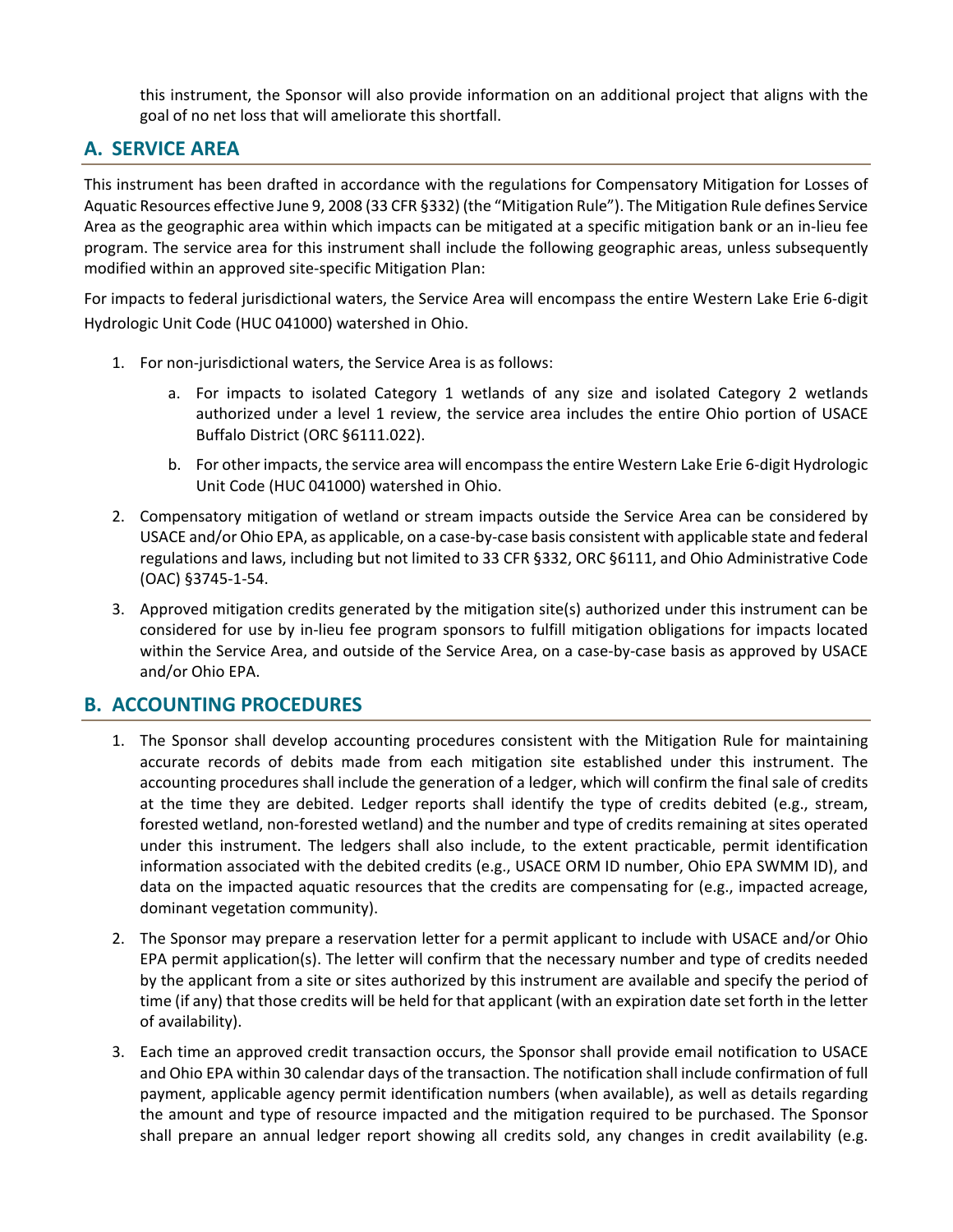additional credits released, credit sales, suspended credits, etc.), and the beginning and ending balance of remaining credits. The Sponsor shall submit the annual report to USACE electronically as a PDF. The annual ledger report will be submitted by the Sponsor each year until all the credits have been utilized for each site covered by this instrument. Ledger entries that are labeled as "CONFIDENTIAL" contain privileged information, and USACE or members of the IRT will not provide them to the public prior to the Sponsor being afforded an opportunity to submit supporting justification why such confidential entries should not be released.

4. For each approved mitigation site the Sponsor shall prepare an annual financial assurance and long-term management funding report showing the beginning and ending balances, including deposits into and any withdrawals from, the accounts providing funds for financial assurances and long-term management activities. This report will also include information on the amount of currently required financial assurances, the status of those assurances, and their potential expiration.

# **C. GENERAL PROVISIONS**

- 1. The Sponsor will generally provide mitigation through the sale of mitigation credits, defined in 33 CFR §332.2, to permit applicants. Consistent with 33 CFR 328.8(D)(6)(ii)(C), upon full payment of the mitigation credits, the Sponsor's receipt of the permit or other authorization issued to the applicant to impact regulated aquatic resources, and the Sponsor's written acknowledgement to USACE and /or Ohio EPA, the Sponsor will assume the legal responsibility for providing the compensatory mitigation represented by the credit.
- 2. The Sponsor is responsible for the successful establishment (creation), re-establishment, rehabilitation, enhancement, and preservation activities at each mitigation site covered by this instrument, including the overall operation and management of each site consistent with the Mitigation Plan. The Sponsor shall establish (create), re-establish, rehabilitate, enhance, and preserve aquatic resources, upland habitat, and buffers, as appropriate, at each mitigation site consistent with the Mitigation Plan, resulting in compensatory mitigation credits that can be used to offset impacts to aquatic resources.
- 3. The use of credits generated at sites subject to this instrument are expected to be approved for use as compensatory mitigation under Section 404 and 401 of the Clean Water Act, Section 10 of the Rivers and Harbors Act, and ORC §6111, in addition to such other regulatory programs approved on a case-by-case basis by the appropriate regulatory agencies.

## **D. DEFAULT AND CLOSURE PROVISIONS**

- 1. The Sponsor agrees to establish and maintain the mitigation site(s) until:
	- a. Credits have been exhausted or banking activity is voluntarily terminated with written notice by the Sponsor to USACE and other members of the IRT; and
	- b. It has been determined by USACE, in consultation with the IRT, that the debited mitigation site has satisfied all the conditions herein and in the Mitigation Plan, or as the conditions are modified with approval by USACE. If USACE determines that the mitigation site is not meeting performance standards or the Sponsor is not complying with the terms of this instrument or the Mitigation Plan, appropriate action will be taken. Such actions may include, but are not limited to, suspending credit sales, adaptive management, decreasing available credits, utilizing financial assurances, or terminating the instrument.
- 2. Any delay or failure of the Sponsor shall not constitute a default hereunder if and to the extent that such delay or failure is primarily caused by any act, event or conditions beyond the Sponsor's reasonable control that significantly affects its ability to perform its obligations hereunder, including:
	- a. Force Majeure: Defined as any act beyond the control of the Sponsor including fires, diseases, earthquakes, pandemics, tornados, hurricanes, landslide, regional pest infestations, acts of war,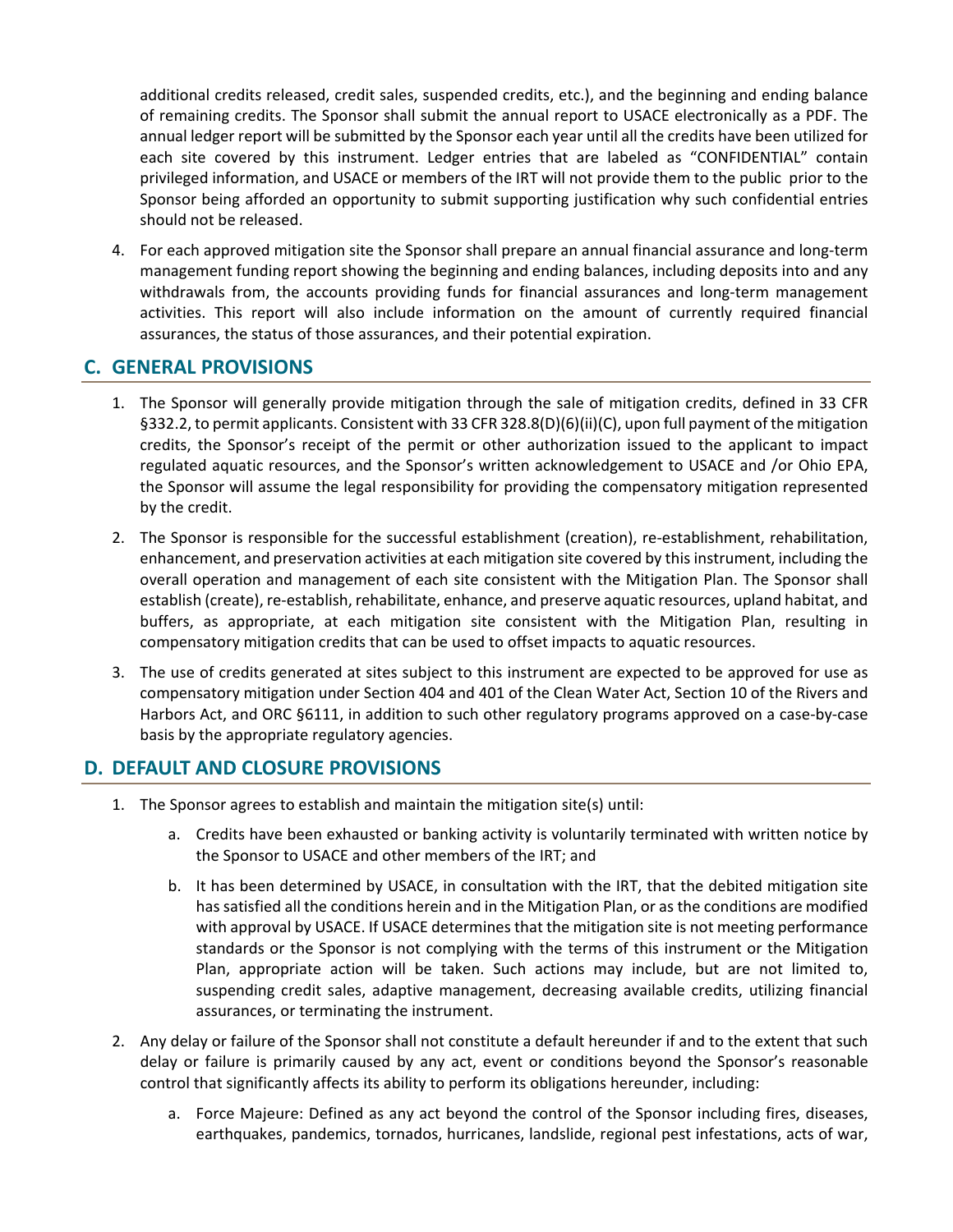interference by third parties, drastic changes in climate from current hydrologic conditions averaged over the past 50 years, floods, droughts, or any natural catastrophe;

- b. Condemnation or other taking by any governmental body;
- c. A deliberate and unlawful act by a 3rd party that is not the Sponsor or site owner;
- d. Change in applicable law, regulation, rule, ordinance or permit condition, or the interpretation or enforcement thereof;
- e. Any order, judgment, action or determination of any federal, state or local court, administrative agency or government body; or
- f. The suspension or interruption of any permit, license, consent, authorization or approval.

If the performance of the mitigation site(s) is affected by any such event(s), the Sponsor shall give written notice to the IRT as soon as is reasonably possible. If USACE, in consultation with the Sponsor and the IRT, determines that the event(s) was beyond the control of the Sponsor, site owner, their agents, contractors, or consultants to prevent or mitigate, the Sponsor may request changes to the construction, operation, project milestones, or performance standards. The consequences of any force majeure event shall not affect the status of previously released credits which have been sold or otherwise transferred consistent with this instrument.

3. The Sponsor may request that USACE confirm closure of a mitigation site authorized under this instrument upon satisfaction of the performance standards and submittal of an appropriate credit sale ledger confirming all credits have been debited. In its request, the Sponsor shall confirm that the long-term management plan is in place and implemented, that the long-term stewardship fund has been fully funded, that the real estate protection measures are in place, and that all applicable requirements of this instrument and the Mitigation Plan have been satisfied. If USACE determines the Sponsor has achieved the performance standards in accordance with the Mitigation Plan and met all obligations under this instrument, the USACE shall issue a close-out letter to the Sponsor, and the Sponsor shall have no further responsibility for the mitigation site.

## **E. REPORTING PROTOCOLS**

- 1. The Sponsor shall submit annual monitoring reports to USACE for each mitigation site in PDF format for distribution to each member of the IRT. The data and analysis required for the monitoring reports shall be described in the Mitigation Plan for each site.
- 2. As part of each annual monitoring report, the Sponsor shall provide a ledger that documents credit transactions as described in Section B of this instrument. Confidential information (e.g., client personal information, financial details of credit transactions, etc.) is not required to be provided in the annual monitoring report submittals

## **F. OTHER INFORMATION**

- 1. **MITIGATION PLAN**: For each site to be authorized under this instrument, the Sponsor shall prepare a Mitigation Plan consistent with 33 CFR §332.4(c)(2) through §332.4(c)(14) of the Mitigation Rule (or any subsequent applicable regulations).
	- a. Implementation of the approved mitigation plan shall be initiated no later than the first full growing season after the date of the initial credit release.
	- b. The Sponsor shall monitor each bank site as described in the relevant Mitigation Plan until such time as USACE, in consultation with the IRT, determines that the performance standards described in the Mitigation Plan have been met and determined the site is stable.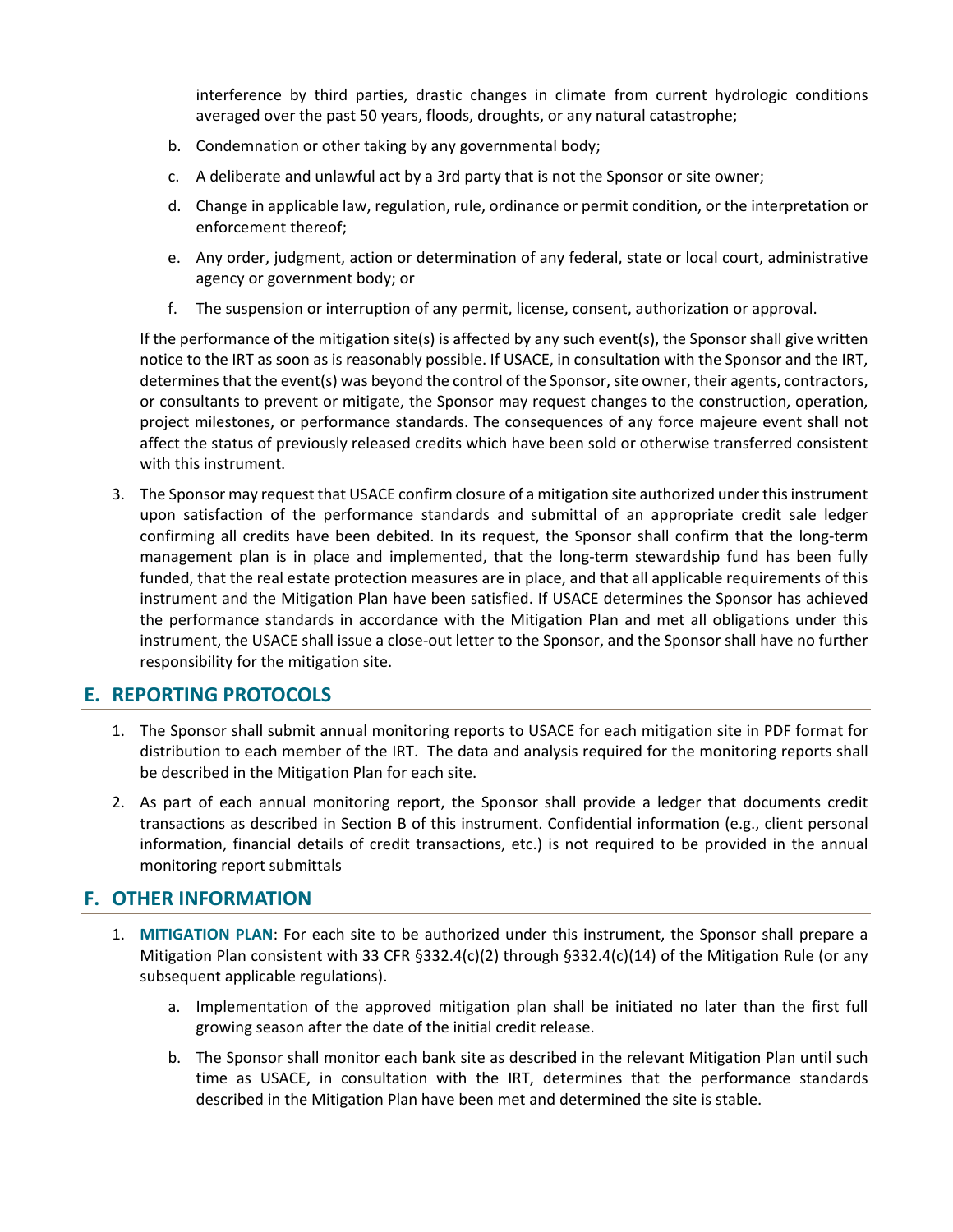- c. USACE and members of the IRT will be allowed reasonable access to each site for the purposes of inspection and compliance monitoring of the Mitigation Plan.
- 2. **SITE PROTECTION**: The aquatic habitats, riparian areas, buffers, and uplands that comprise the overall compensatory mitigation projects to be implemented under this instrument will be provided long-term protection through real estate instruments or other available mechanisms, as appropriate. Long-term protection may be provided through real estate instruments such as conservation easements or environmental covenants held by entities such as federal, state, or local resource agencies, non-profit conservation organizations, or private land managers, transfer of title to such entities, or implementation of integrated natural resources management plans on government property. The Site Protection Instrument must be in a form acceptable to the Sponsor, the holder, and USACE and must cover a period of time that is sufficient to ensure that the resource has fully recovered and will be adequately protected. The Site Protection Instrument will comply with 33 CFR §332.7(a).
	- a. The Site Protection Instrument should protect and preserve natural areas and prohibit uses of the property that are inconsistent with the Mitigation Plan. Additionally, the Site Protection Instrument must allow for the implementation of the Mitigation Plan, as well as ongoing maintenance, adaptive management, and implementation of a remedial action plan, if necessary, to meet the established performance goals for the site. The Sponsor shall provide a draft copy of the Site Protection Instrument with the Mitigation Plan for each site, which will be reviewed by USACE and Ohio EPA prior to execution.
	- b. Subsequent to the recording of the Site Protection Instrument, the Sponsor may convey the site either in fee or by granting an easement to a qualified land trust, private land manager, state agency, park district or other natural resource conservation non-governmental organization, provided that the Sponsor retains the responsibility to meet the requirements of the Mitigation Plan for the site, including performance goals, financial assurance, site protection, and long-term stewardship. The terms and conditions of any conveyance shall not conflict with the intent and provisions of the Site Protection Instrument, nor shall such conveyance enlarge or modify the uses specified in the easement. The Site Protection Instrument must contain a provision requiring advance approval by USACE before any transfer of an interest in a mitigation site or any action is taken to void or modify the Site Protection Instrument.
- 3. **FINANCIAL ASSURANCE**: Financial assurances for each site covered by this instrument will be detailed in the Mitigation Plan and will comply with the 33 CFR §332.3(n).
	- a. Financial assurances shall be sufficient to assure completion and successful performance of all mitigation work, required reporting and monitoring, and remedial work pursuant to the Mitigation Plan. No financial assurances will be required for credits generated by preservation unless there are specific activities required by the Mitigation Plan. In such cases, sufficient financial assurances may be required to cover the appropriate amount of risk. In accordance with the Mitigation Rule, USACE shall consider the Sponsor's track record, the likelihood of success of the mitigation project, and other relevant factors in establishing the required amount and type of financial assurance.
	- b. The form and amount of financial assurances must be stated in the Mitigation Plan in order for it to be approved. Financial assurance documents will be provided to USACE for review and approval prior to execution. Original copies of the financial assurance documents must be provided to USACE prior to the initial release of credits.
	- c. A financial assurance must be in the form that ensures that USACE receives notification a minimum of 120 days in advance of any termination or revocation.
- 4. **LONG-TERM MANAGEMENT**: The Sponsor shall implement the Long-Term Management Plan as described in the Mitigation Plan and consistent with each project's goals.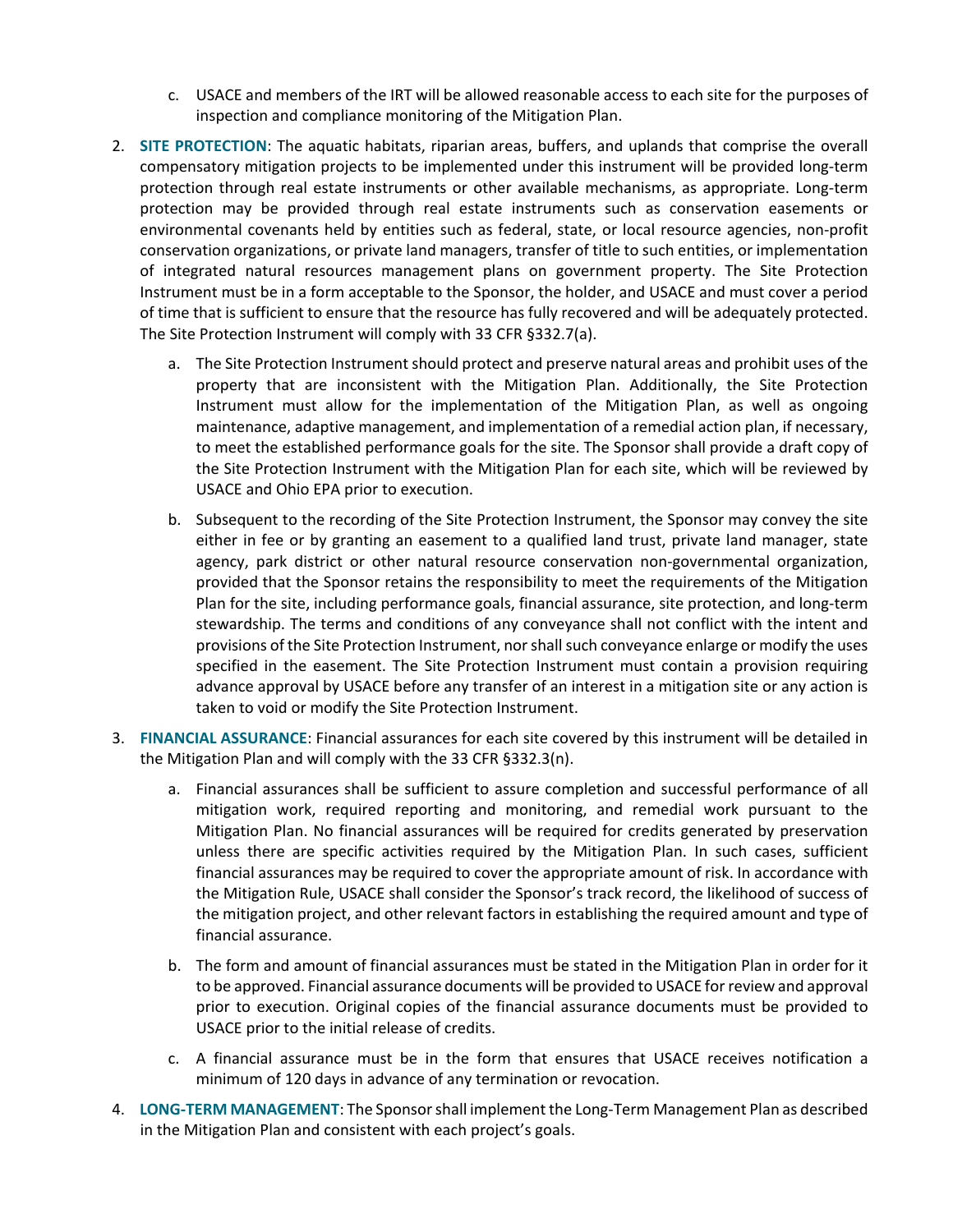- a. Each Mitigation Plan will identify the party responsible for long-term management. In the event that the land stewardship entity has not been identified at the time of approval of an instrument modification to incorporate a new site covered by this instrument, the Sponsor shall assume longterm management responsibilities until such time that a long-term management partner is identified and approved by USACE.
- b. The Long-Term Management Plan will include a list of anticipated annual maintenance, monitoring, adaptive management, and/or repair activities for the mitigation site(s), the associated annual cost for each activity, and the total amount necessary to provide for long-term site management in consideration of contingencies and inflationary adjustments. The Long-Term Management Plan will explain how long-term management funds established by the Sponsor will be managed by the long-term stewardship provider to ensure, to the extent practicable, that there will be adequate funds available to conduct stewardship activities. The Long-Term Management Plan will include a contingency section that addresses how the responsibility and funding for the long-term site management will be passed on to a new manager in the event that the selected long-term management entity is no longer able to provide management of the site. This contingency section will require that 60-day advance notification be provided to USACE before any action is taken to void or modify the Long-Term Management Plan, including transfer of title to, or establishment of any other legal claims over, the compensatory mitigation site.

#### 4. **MISCELLANEOUS**:

- a. Modification of this instrument shall be in accordance with the procedures set forth in 33 CFR §332.8.
- b. The contents of the UMBI may be updated as necessary to incorporate best available scientific and/ or regulatory practices/policies. At a minimum, the Sponsor will re-evaluate the contents of the UMBI every 10 years to determine whether revisions are necessary. However, USACE, in consultation with the Ohio IRT, may request the UMBI be re-evaluated sooner as additional mitigation sites are proposed. Each mitigation site approved under the UMBI will be linked through the life of the site to the version of the UMBI it was approved under.
- c. This instrument constitutes the entire agreement between the parties concerning the subject matter hereof and supersedes all prior agreements or undertakings.
- d. In the event any one or more of the provisions contained in this instrument are held to be invalid, illegal, or unenforceable in any respect, such invalidity, illegality, or unenforceability will not affect any other provisions hereof, and this instrument shall be construed as if such a provision had not been contained herein. In such an event and if appropriate, the Sponsor and USACE will work collaboratively to develop replacement provisions within the instrument.
- e. This instrument shall be governed by and interpreted in accordance with the laws of the State of Ohio and the United States as appropriate.
- f. This instrument may be executed by the parties in any combination, in one or more counterparts, all of which together shall constitute one and the same instrument.
- g. USACE or Ohio EPA approval of purchase or transfer of credits from this instrument does not signify the Sponsor's acceptance or confirmation of the Sponsor's offer to sell or transfer credits. The Sponsor reserves the right to refuse to sell or transfer credits from this instrument at its sole discretion.
- h. All notices and required reports shall be sent by regular mail to each of the parties at their respective addresses, provided below.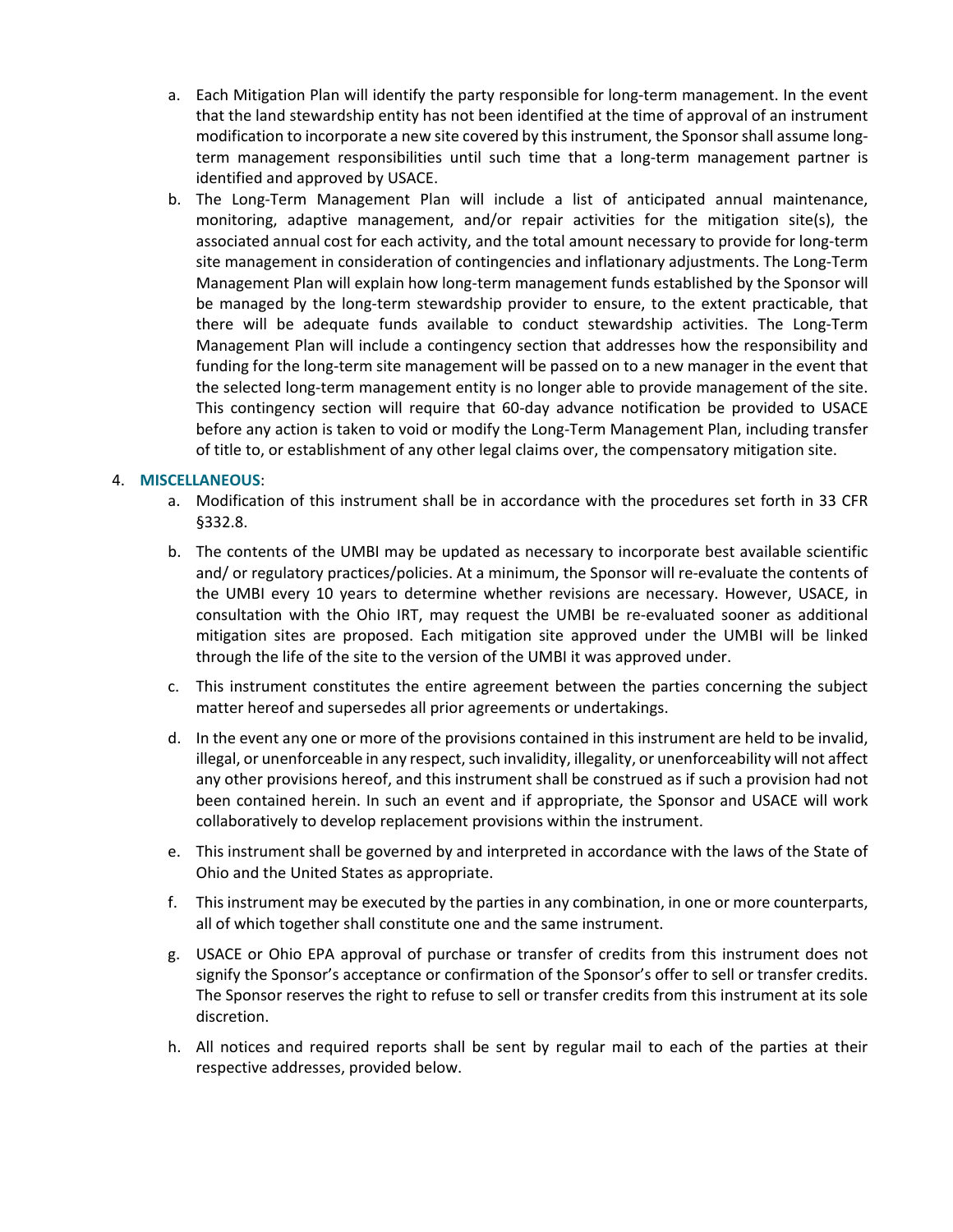#### **Sponsor:**

Stream + Wetlands Foundation Attn: President 123 S. Broad Street, Suite 238 PO Box 369 Lancaster, Ohio 43130

### **USACE:**

USACE Buffalo District Attn: District Engineer or Designee 1776 Niagara Street Buffalo, New York, 14207-3199

#### **Ohio EPA:**

Ohio Environmental Protection Agency Division of Surface Water, 401 Unit 50 W. Town Street, Suite 700 PO Box 1049 Columbus, Ohio 43216-1049

#### **ODNR:**

Ohio Department of Natural Resources Office of Real Estate, Environmental Review Services Section 2045 Morse Road, Building E2 Columbus, Ohio 43229

#### **USEPA:**

United States Environmental Protection Agency Region 5, Water Division 77 W. Jackson Boulevard Chicago, Illinois 60604

#### **USFWS:**

United States Fish and Wildlife Service Ecological Services 4625 Morse Road, Suite 104 Columbus, Ohio 43230

### **NRCS:**

USDA Natural Resources Conservation Service Attn: State Biologist 200 N. High Street, Room 522 Columbus, Ohio 43215